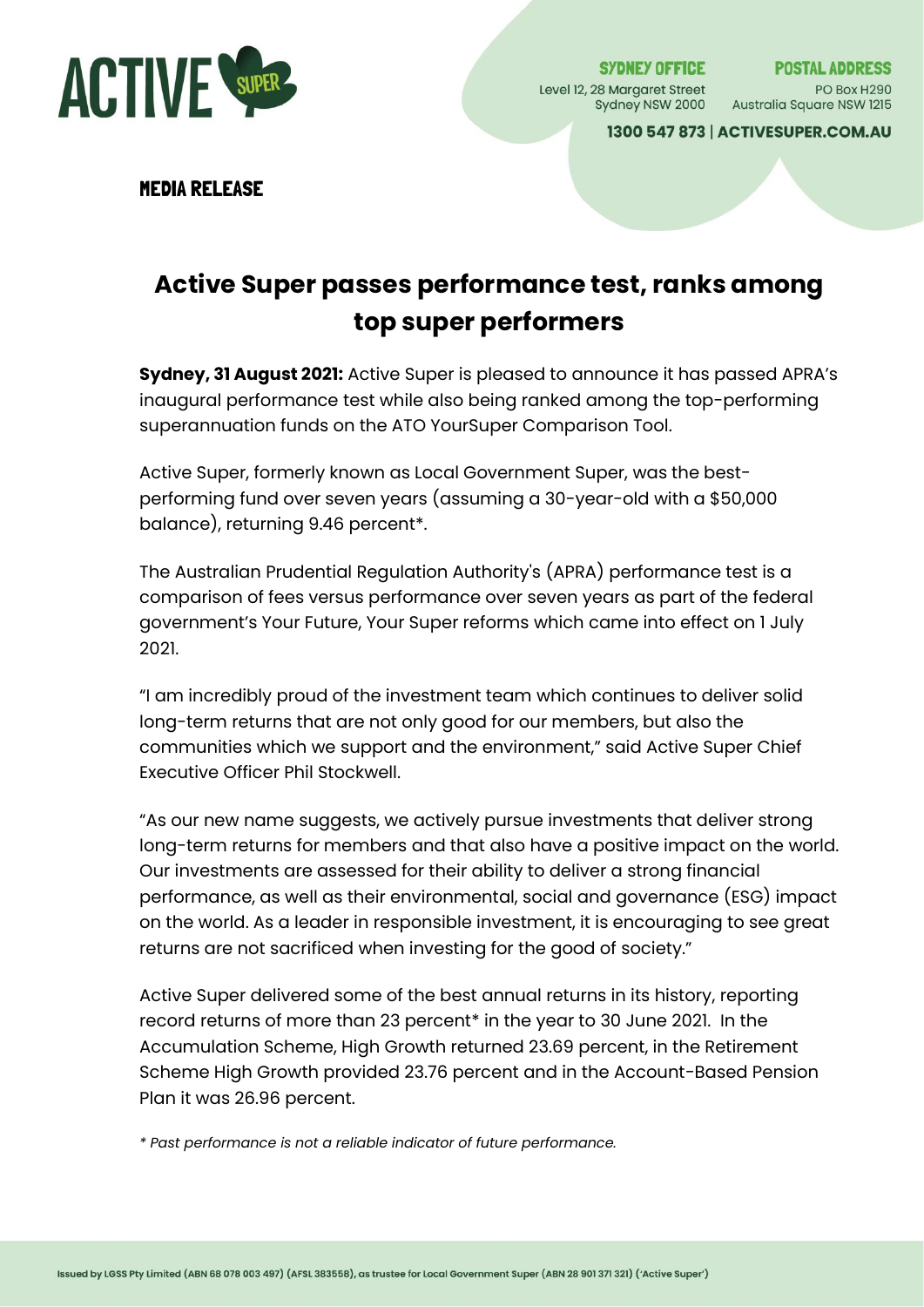

**SYDNEY OFFICE** Level 12, 28 Margaret Street Sydney NSW 2000 **POSTAL ADDRESS** 

PO Box H290 Australia Square NSW 1215

1300 547 873 | ACTIVESUPER.COM.AU

Ends

#### **Media enquiries:**

Michael Yiannakis, 0498 986 611[, myiannakis@activesuper.com.au](mailto:myiannakis@activesuper.com.au)

Ophelia Phu, BlueChip Communication +61 2 9018 8628, [ophelia@bluechipcommunication.com.au](mailto:ophelia@bluechipcommunication.com.au)

## **About Active Super**

Active Super, formerly known as Local Government Super (LGS), manages more than \$14 billion in superannuation assets for approximately 80,000 members, including current and former NSW local government employees. Active Super is a certified responsible super fund with investments across Australian and international shares, property, infrastructure, private equity, fixed interest and absolute return asset classes.

Active Super is one of only four Australian super funds with all products certified ethical by the Responsible Investment Association Australasia (RIAA), and has won the SuperRatings Infinity Award for leading the industry in responsible investment for a record seven times.



The Certification Symbol signifies that a product or service offers an investment style that takes into account environmental, social, governance or ethical considerations. The Symbol also signifies that Active Super has adopted strict disclosure and education practices required under the Responsible Investment Certification Program for the category of Superannuation Fund. The Certification Symbol is a Registered Trade Mark of the Responsible Investment Association Australasia (RIAA). Detailed information about RIAA, the Symbol and LGS's methodology and performance can be found at www.responsibleinvestment.org, together with details about other responsible investment products certified by RIAA.<sup>1</sup>

<sup>1</sup>The Responsible Investment Certification Program does not constitute financial product advice. Neither the Certification Symbol nor RIAA recommends to any person that any financial product is a suitable investment or that